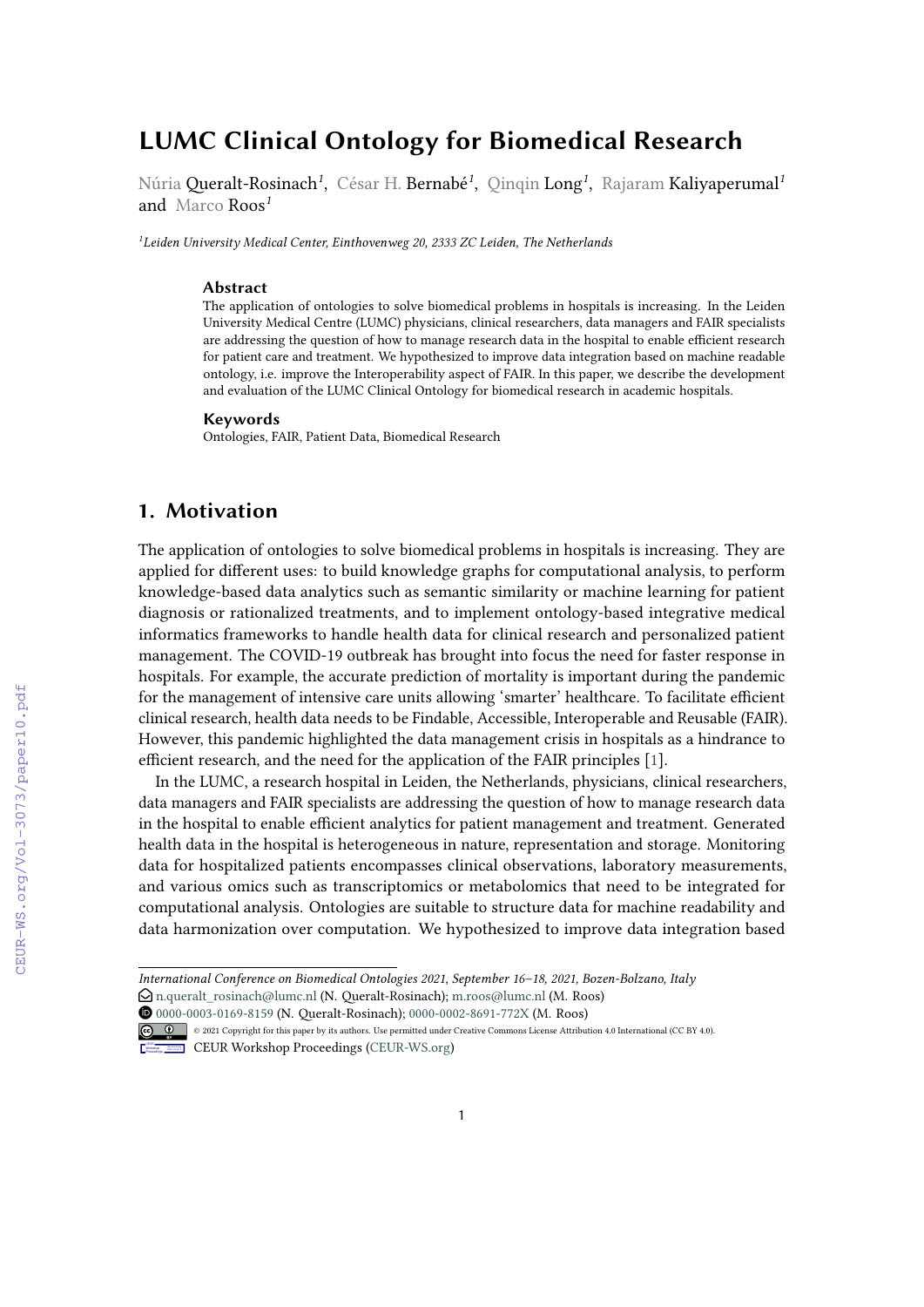on machine readable ontology, i.e. improve the Interoperability aspect of FAIR. We aimed at developing an application ontology to integrate different data in the hospital. Our approach is based on following knowledge-engineering best practices such as modularization, the reuse of common biomedical ontology terms, design patterns and data models to be as FAIR as possible. In this paper, we describe the development and evaluation of the LUMC Clinical Ontology or LCO for biomedical research in academic hospitals.

# **2. Method**

#### **2.1. Data Sources**

A workflow to create synthetic datasets of cytokine laboratory measurements was developed to facilitate simulation of patient health data and avoid complications with the General Data Protection Regulation (GDPR) too early in development. Regulators and scientists are still adjusting to the European GDPR, a new data privacy and security regulation that is possibly the most rigorous in the world. Though it was drafted and passed by the European Union, it imposes obligations onto organizations anywhere, so long as they target or collect data related to people in the EU. This synthesized dataset contains basic information related to clinical observations, lab measurements and biosamples used per patient and time point. This data comes from information systems to manage health data within the LUMC.

### **2.2. Ontology Development**

We developed an application ontology for data integration and management of FAIR research data in the hospital. It is represented in OWL 2, a Semantic Web W3C recommended standard to improve interoperability of patient data with the biomedical Semantic Web. We build the ontology using Protégé 5.5.0 [\[2\]](#page-3-0), which is a free, open-source editor and framework for developing and maintaining ontologies.

#### **2.3. Evaluation with Competency Questions**

Following medical doctors' research questions, we defined a set of Competency Questions (CQs) to evaluate the ontology. These questions ranged from simple retrieval of metadata to more sophisticated queries to analyse correlations in data.

### **3. Results**

#### **3.1. Ontology Design**

We developed an OWL ontology following the EJP RD core semantic model [\[3\]](#page-3-1), which is used to represent common data elements in rare disease patient registries [\[4\]](#page-4-0). The model is based on a design pattern for measurements resulting from some process in the Semanticscience Integrated Ontology (SIO) [\[5\]](#page-4-1). It allows describing different types of measurements using a common structure. SIO provides a simple, upper-middle level, integrated structure of types and relations for rich descriptions of objects, processes and their attributes [\[6\]](#page-4-2). It also provides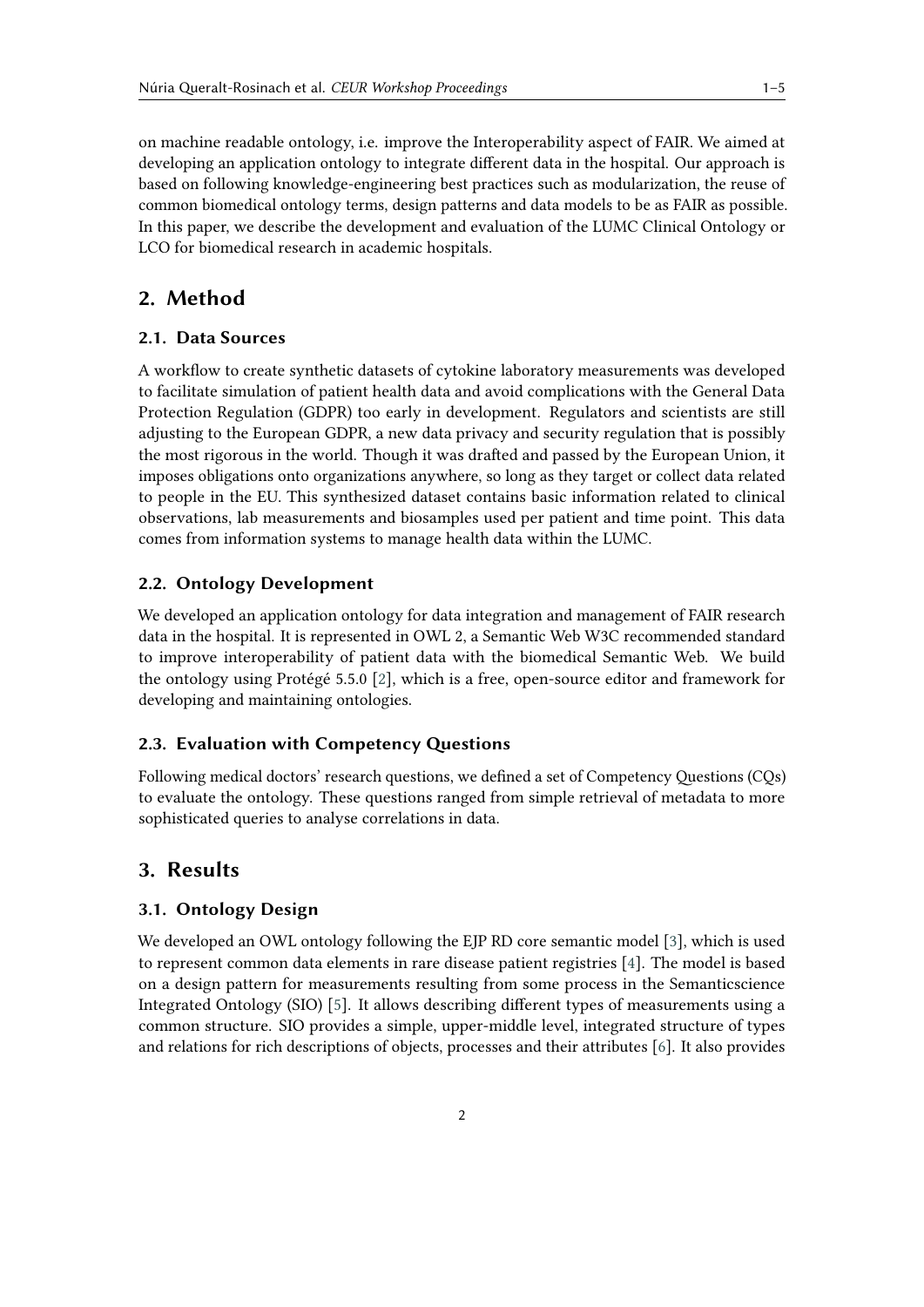design patterns to help in defining a structure for common data types, and it is used in biomedical Semantic Web projects such as DisGeNET [\[7\]](#page-4-3). We designed the ontology by modules, one for each semantic type: clinical observations, score calculations, lab measurements, and biosamples, and we created a semantic model for each module. Moreover, we also modelled the LUMC disease severity score, which is developed by clinical researchers in the LUMC to facilitate the study of correlations for prediction. Each model shares the same fundamental structure reusing the EJP RD core semantic model. We represent the ontology using the OWL Semantic Web standard and we used Protégé to build it. The ontology is online<sup>[1](#page-2-0)</sup> and publicly available for reuse in Git $\mathrm{Hub}^2$  $\mathrm{Hub}^2$ .

### **3.2. Evaluation**

We used the LUMC disease severity score phenotypes to answer medical doctors' questions such as 'what are the clinical parameters that can predict the disease course of a patient?'. We created a set of CQs to evaluate the ontology. Our evaluation results demonstrate that the ontology enables answering sophisticated questions. CQs and results are accessible at [\[8\]](#page-4-4).

### **4. Discussion**

Healthcare suffers from a *data silo* problem. In a typical healthcare-delivery organization such as a hospital, several different information systems are used for data management of different types: EHR (electronic health record), RIS (radiology information system), LIS (laboratory information system) and HIE (health information exchange) to mention just a few. This creates heterogeneity in clinical data structures (syntactic and semantic), and in using different tools and software systems. We created an OWL ontology to facilitate meaningful integration of different patient data within a hospital as well as to improve interoperability of clinical data for queries across external Linked Open Data and other clinical datasets from other hospitals on the Web. Beyond the scope of this paper is our work on applying ontologies (DCAT2 [\[9\]](#page-4-5) and extensions thereof) to also make the metadata of clinical data containers machine readable, and thereby addressing F, A, and R principles of FAIR.

The ontology is designed to integrate four semantic types: clinical observations, score calculations, lab measurements and patient biosamples, and represented in OWL to enable interoperability of clinical data, data sharing and reasoning. We used knowledge-engineering good practices such as reuse of ontological terms, design patterns and modularization guidelines to increase interoperability with biomedical Linked Data. The ontology is publicly accessible at [\[10\]](#page-4-6) and FAIRsharing<sup>[3](#page-2-2)</sup>.

The main challenge was to access clinical data for modelling the ontology. To preserve the privacy of patients in the hospital, GDPR enforces compliance with a rigorous regulatory framework. However, the intention of the GDPR is not to close off data, but to regulate access and make access rules transparent. Therefore, we recommend setting up a FAIR data governance

<span id="page-2-0"></span><sup>1</sup><https://lumc-biosemantics.github.io/beat-covid/docs/LUMC-Clinical-Ontology.html>

<span id="page-2-2"></span><span id="page-2-1"></span><sup>2</sup><https://github.com/LUMC-BioSemantics/beat-covid/tree/master/fair-data-model/lumc-clinical-ontology> <sup>3</sup><https://fairsharing.org/bsg-s001616/>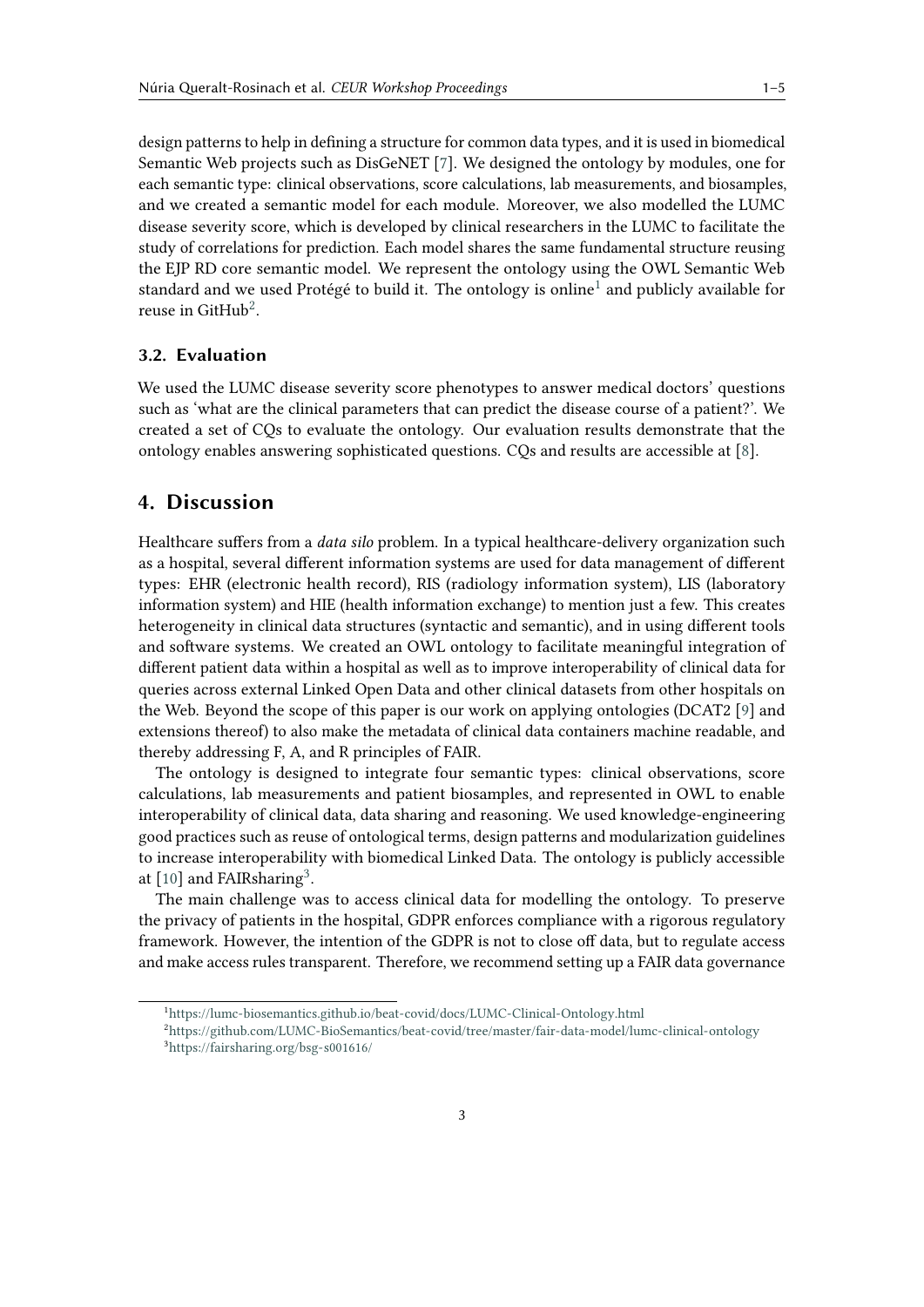policy for clinical data as soon as possible. FAIR facilitates a policy for making data as open as possible and as closed as necessary [\[11\]](#page-4-7). A machine readable representation of access rules can be included with the metadata that describes the data resource, such as via a DCAT2-based FAIR Data Point<sup>[4](#page-3-2)</sup>. With this ontology we demonstrated how to increase interoperability of clinical data, i.e. the "I" in the FAIR principles, independent of the imposed access rules. Other ontologies already exist in the clinical domain that are applied in similar contexts such as LOINC  $^5$  $^5$ , SNOMED CT  $^6$  $^6$  and ICD  $^7$  $^7$ . They are used to represent observations, medical terms and diagnoses in clinical information models and constitute robust artifacts for data acquisition and retrieval of data associated with these terms. The problem is that they are ontology-like terminologies, i.e. term-centered and they represent linguistic entities and no semantic types. With the creation of LCO based on logically defined representations and on reusing the same biomedical design pattern to represent heterogeneous health data that can be applied in diverse contexts from clinical measurements in hospitals to elements in patient registries, we aim to support semantic interoperability, algorithmic reasoning and computable concepts for analysis in multicentric clinical and biomedical research projects. We next envision to create FAIR data 'in terms of' the ontology and build knowledge-based applications in the hospital for analysis and hypothesis generation.

# **Acknowledgments**

N. Queralt-Rosinach, R. Kaliyaperumal, C. Bernabé, Q. Long, and M. Roos are supported by funding from the European Union's Horizon 2020 research and innovation program under the EJP RD COFUND-EJP N° 825575. We would also like to thank to the EJP RD, the GO FAIR VODAN, and the ZonMW Health Holland under the Trusted World of Corona, for supporting the research on FAIR data that was reused here. We would like to acknowledge that work in the BEAT-COVID project was partly funded by the Wake Up To Corona crowdfunding initiated by the Leiden University Fund (LUF).

### **References**

- [1] M. D. Wilkinson, M. Dumontier, I. J. Aalbersberg, G. Appleton, M. Axton, A. Baak, N. Blomberg, J.-W. Boiten, L. B. da Silva Santos, P. E. Bourne, et al., The FAIR guiding principles for scientific data management and stewardship, Scientific data 3 (2016).
- <span id="page-3-0"></span>[2] M. A. Musen, et al, The protégé project: A look back and a look forward, AI Matters. Association of Computing Machinery Specific Interest Group in Artificial Intelligence 1 (2015). doi:[10.1145/2557001.2757003](http://dx.doi.org/10.1145/2557001.2757003).
- <span id="page-3-1"></span>[3] EJP RD SIO core model graph, 2021. URL: [https://github.com/ejp-rd-vp/](https://github.com/ejp-rd-vp/CDE-semantic-model/wiki/Core-model-SIO) [CDE-semantic-model/wiki/Core-model-SIO.](https://github.com/ejp-rd-vp/CDE-semantic-model/wiki/Core-model-SIO)

<span id="page-3-3"></span><span id="page-3-2"></span><sup>4</sup><https://github.com/FAIRDataTeam/FAIRDataPoint-Spec> <sup>5</sup><https://loinc.org/>

<span id="page-3-4"></span><sup>6</sup><https://www.snomed.org/snomed-ct/five-step-briefing>

<span id="page-3-5"></span><sup>7</sup><https://www.who.int/classifications/classification-of-diseases>